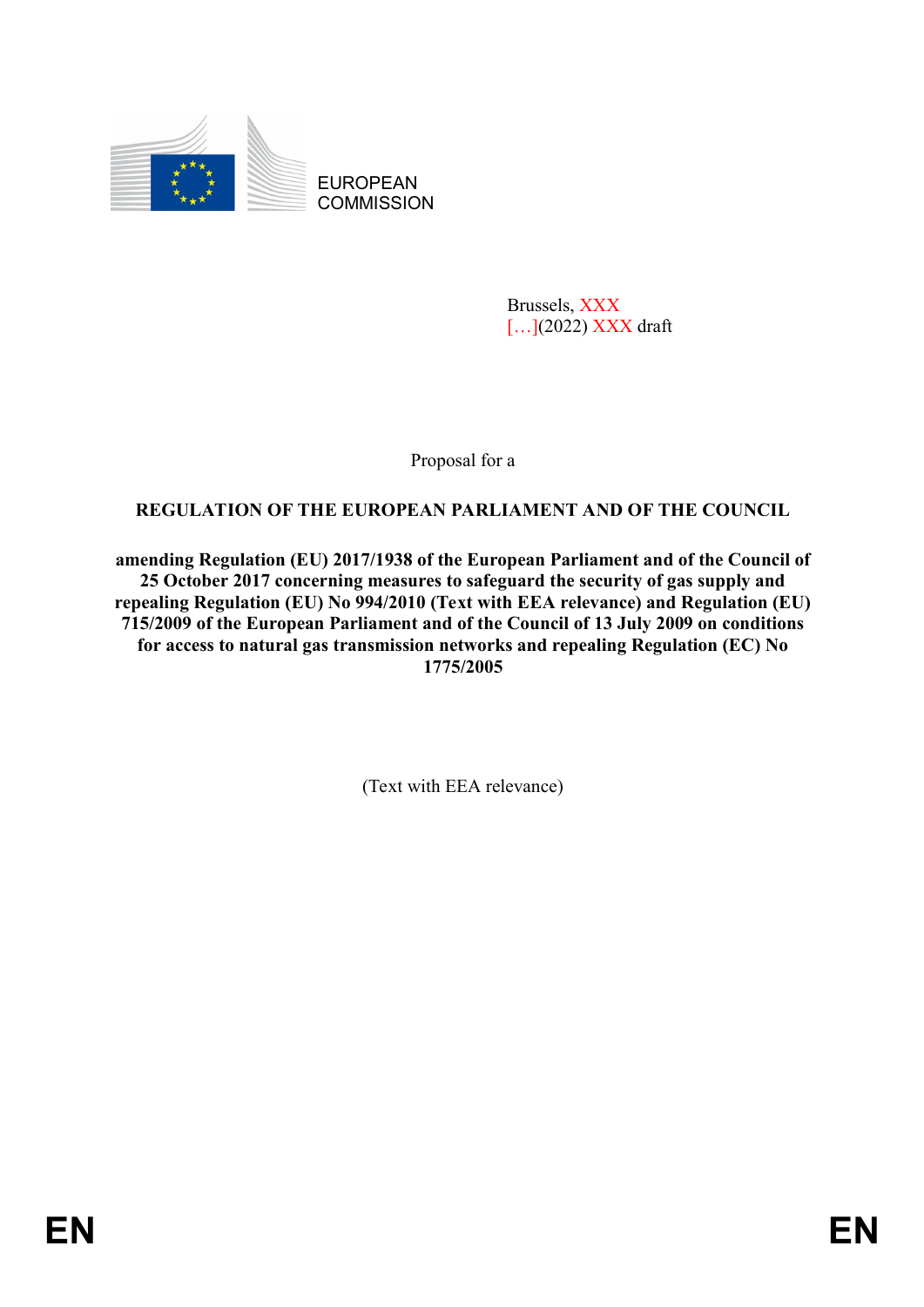## **EXPLANATORY MEMORANDUM**

#### **1. CONTEXT OF THE PROPOSAL**

#### **• Reasons for and objectives of the proposal**

a) Security of supply

The potential threats to the security of gas supply of the EU, mainly linked to its dependence for primary energy from third countries have already triggered preparations to deal with additional challenges. With the introduction of the European Green Deal in particular, upgrading and extending LNG infrastructure and the diversification of sources and routes of pipeline gas, it has already taken important steps to shield households and enterprises against supply shocks.

The international tensions have underlined the need of advancing plans and actions with the objective to become more independent from third countries. Accelerating the green transition will reduce emissions, reduce dependency on imported fossil fuels, and protect against price hikes. However, the current geopolitical situation requires additional short term measures to deal with the market imbalances for energy and for securing supplies in the years ahead. As supply disruptions of pipeline gas may occur anytime, measures introducing an insurance policy regarding the filling level of EU storage facilities are introduced. Well-filled gas storage contributes to more secure gas supplies for the winter 2022/2023.

b) Role of storage and current problems

Gas storage contributes to security of supply by providing additional supply in case of strong demand or supply disruptions; storage supplies 25-30% of gas consumed in winter. During the heating season, storage reduces the need to import additional gas. Storage contributes to absorbing supply shocks.

Over the last six months, an unbalanced gas market has led to a sharp increase in gas prices. The EU level of filling of storage during the winter was largely below the level of the preceding years – 10% less in percentage points in January. This has amplified uncertainties as regards security of supply and the volatility of prices. This proposal seeks to address the three more specific problems below:

- The difference of gas prices between summer and winter is important to attract gas in storage. Given the ongoing geopolitical developments and high energy prices, an estimate of the foreseeable summer/winter spread is very unreliable. The situation is expected to be particularly problematic ahead of next winter, as prices may be higher in summer than in winter. This is expected to lead to a situation in which storage is not very attractive to market participants and filling may need to be ensured by public interventions, including financial support to incentivise the use of storage.
- The Commission and the Gas Coordination Group carried out an EU wide reinforced risk preparedness analysis in February 2022. This analysis indicated that while the winter 2021/2022 was eventually safe, there could be risk of insufficient gas in storage ahead of the next winter 2022/2023. Optimising the storage capacities over the filling season would require immediate injection as from the start of the filling season (April 2022). Such early actions would reduce the risks of bottlenecks when filling storage during possible disruptions from the East that would require to transport gas to storage sites from other routes.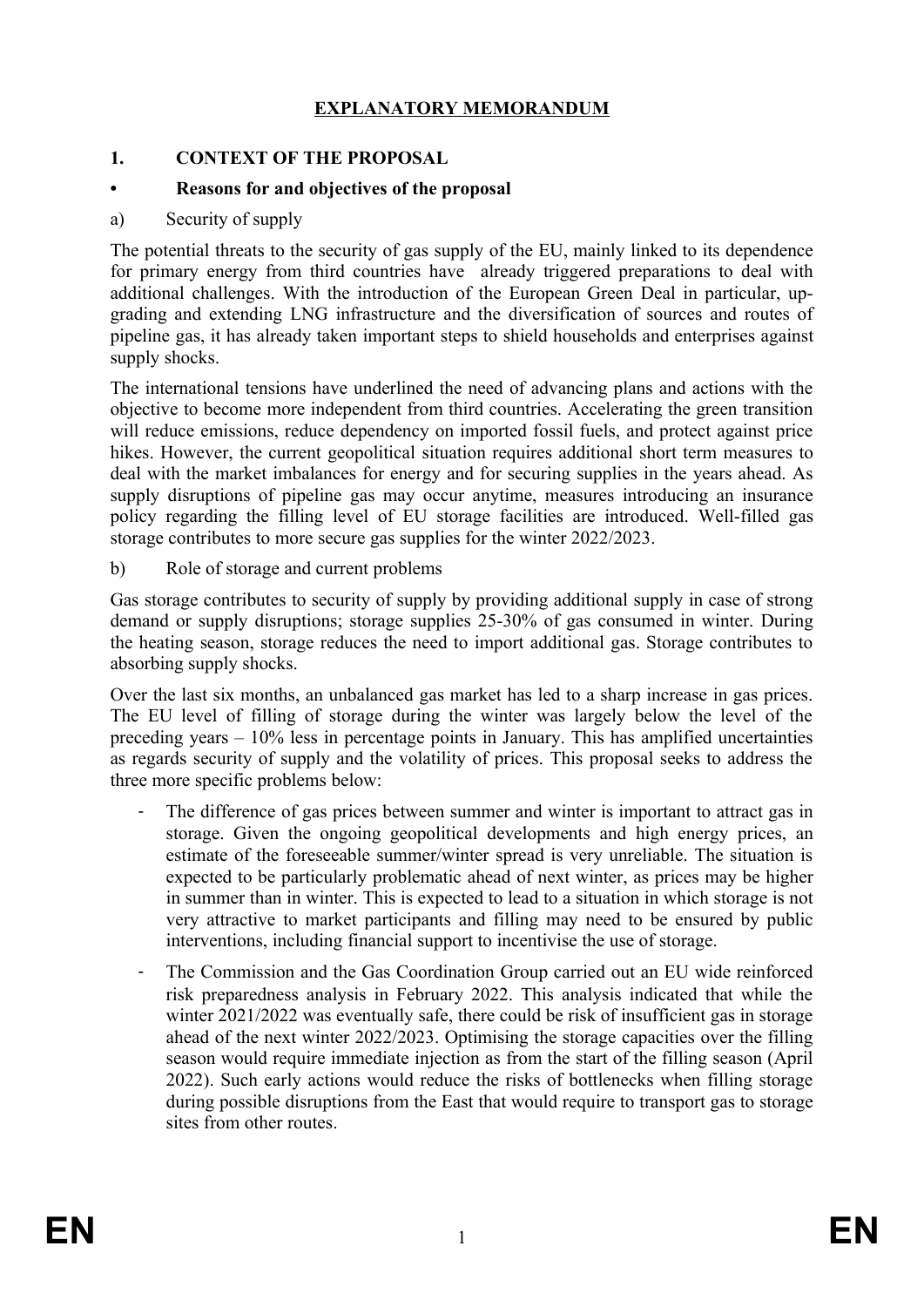Gas storage levels in 2021/2022 have proven to be particularly low at sites owned by specific third country entities. This has contributed to nearly half of the unusually low storage level this year. Storage facilities are strategic assets and critical for the security of supply of the Union and its Member States. The control and use of storage facilities by third countries entities may create security of supply risks, impacting on other essential security interests, and undermine further the strategic autonomy of the EU.

## c) Objectives of the proposal

This proposal aims at addressing the very significant risks for security of supply and the Union's economy resulting from the dramatically changed geopolitical situation. The proposal aims notably at ensuring that storage capacities in the Union, which are crucial to ensure security of supply, do not remain unused, to ensure that storages can be shared across the Union, in a spirit of solidarity.

For that purpose, a mandatory minimum level of gas in storage facilities will reinforce the security of supply ahead of the winter 2022/2023 and for the following winter periods. A mandatory certification of storage system operators will ensure that potential security of supply risks resulting from influence over the critical storage infrastructure can be excluded. Finally, the use of storage will be incentivised by allowing to exempt storage users from transmission tariffs at storage entry or exit points.

## **• Consistency with existing policy provisions in the policy area**

This proposal amends two existing regulations, Regulation (EU) 2017/1938 concerning measures to safeguard the security of gas supply and Regulation (EU) 715/2009 on conditions for access to natural gas transmission networks. It builds on the existing framework to for gas security of supply and internal gas market rules, adding further measures needed to ensure security of supply of natural gas in the Union in the context of the severe energy crisis caused by recent changes of the geopolitical situation.

The proposed rules on mandatory storage filling targets are related to a proposal on the use of storage which was included in Article 67 of the Commission's proposal for a Proposal for a Regulation on the internal markets for renewable and natural gases and for hydrogen of 15. December 202[1](#page-2-0)<sup>1</sup>. This Article proposed to insert a new Article 7(b) into Regulation (EU) 2017/1938 in order to incentivise Member States to use some storage-related measures to enhance security of supply, without introducing a mandatory storage obligation. However, since the geopolitical situation has significantly changed since December 2021, enhanced measures to ensure security of supply have become crucial. The Commission, in coordination with the Gas Coordination Group, carried out a dedicated risk analysis which showed that more stringent rules to ensure a better use of storage facilities in the Union are urgently needed.

A swift negotiation of the comprehensive Proposal for a Regulation on the internal markets for renewable and natural gases and for hydrogen of 15. December 2021 is key for the Green Deal and to lower Europe's dependency on fossil gas. To avoid a disruption of the negotiation process on the proposal of 15 December 2021, the proposal for rules to enhance storage filling levels is made in a form of a separate Regulation, which is limited to three well-targeted amendments (storage filling obligation, storage certification, tariff rebate). The short and well-targeted proposal should allow Council and Parliament to adopt it within a short timeframe, since new rules to ensure storage filling in times of souring energy prices are urgently needed.

<span id="page-2-0"></span><sup>1</sup> COM/2021/804 final.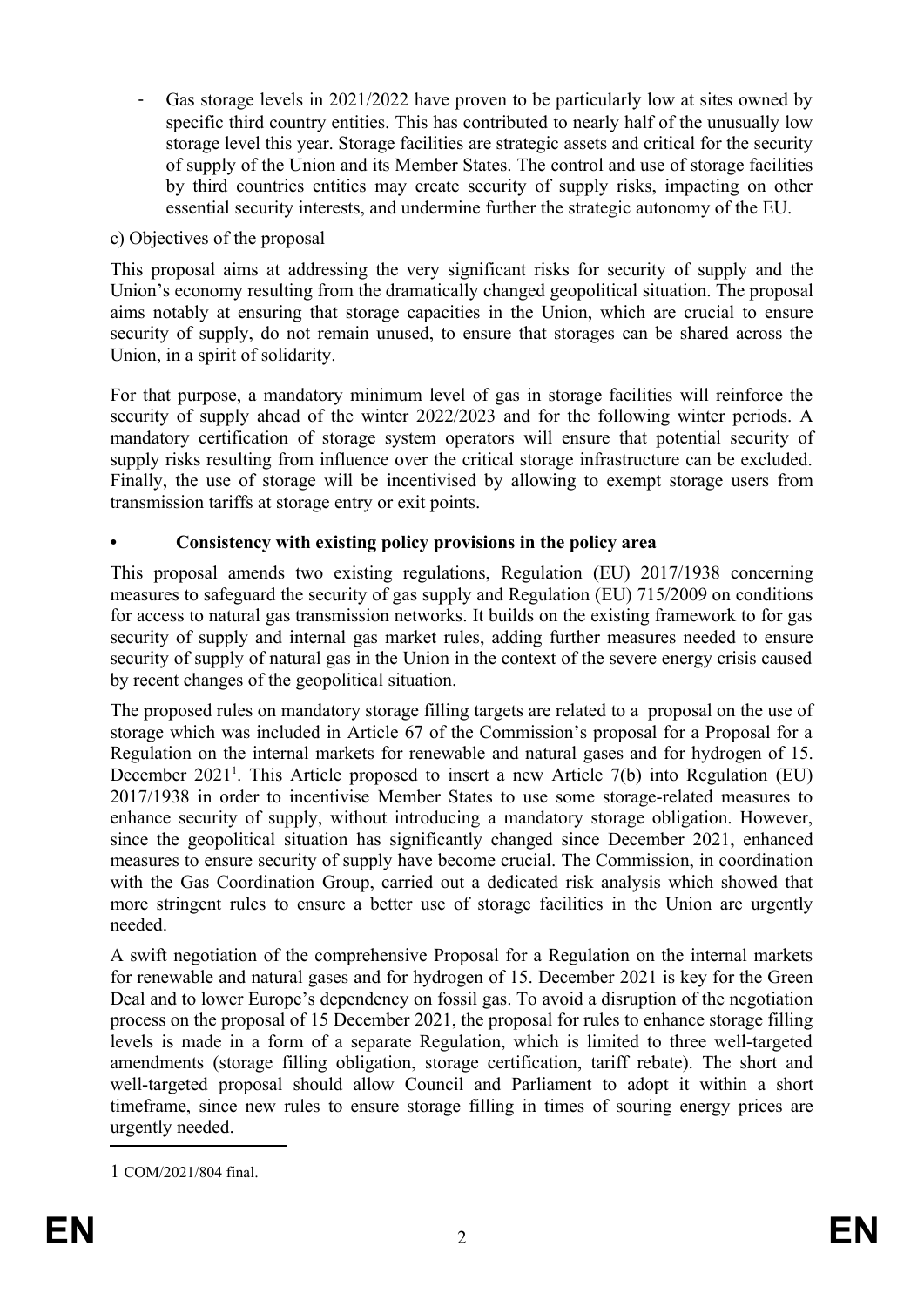To avoid a legal conflict between Article 67 of the Proposal for a Regulation on the internal markets for renewable and natural gases and for hydrogen of 15. December 2021 and the current proposal, the validity of the proposed regulation shall be limited until the entry into force of the recast Regulation (EU) of the European Parliament and of the Council on the internal markets for renewable and natural gases and for hydrogen, based on the Commission's proposal of 15.12.2021.

The provisions related to the filling of storage in this proposal are meant to be adopted as soon as possible to ensure their effectiveness before the start of the heating season in October 2022. They could be easily integrated into the Regulation on the internal markets for renewable and natural gases and for hydrogen at a later stage.

## **• Consistency with other Union policies**

The proposal is consistent with a broader set of initiatives to enhance the Unions energy resilience and prepare against possible emergency situations, notably the Commission's 'Fit for 55' proposals, in particular the revision of the Third Energy Package for gas (Directive 2009/73/EU and Regulation 715/2009/EU) which are designed to regulate competitive decarbonised gas markets and to create a sustainable energy sector for the long term, in the benefit of European consumers.

In October 2021, the European Commission presented a Communication to enact and support appropriate measures to mitigate the impact of the rising energy prices. The Communication also provides measures to secure affordable energy and sufficient level of storage, making the EU more resilient to future shocks.

Following the recent geopolitical developments, in March 2022, the Commission issued the 'REPowerEU' Communication for a Joint European Action for more affordable, secure and sustainable energy. According to the REPowerEU Communication, the Commission will make a legislative proposal so as to ensure an annual adequate level of storage by next winter. If The Communication stressed not only the urgent need to full storage facilities in the Union, but clarified also that it is possible to use state aid for financial support to the filling of storages<sup>[2](#page-3-0)</sup>.

# **2. LEGAL BASIS, SUBSIDIARITY AND PROPORTIONALITY**

# **• Legal basis**

This proposal amends Regulation (EU) 2017/1938, whose legal base was Article 194(2) of the Treaty on the Functioning of the European Union. It also amends Regulation (EU) 715/2009, which was, since the Treaty on the Functioning of the European Union was not in force at that time, based on Article 95 of the Treaty establishing the European Community, now Article 114 of the Treaty on the Functioning of the European Union. This proposal is based on Article 194(2) of the Treaty on the Functioning of the European Union.

*'.*

<span id="page-3-0"></span><sup>2</sup> COM(2022) 108 final, section 1.2: *'To incentivise the refilling, Member States can provide aid to suppliers under Article 107(3)(c) TFEU for example in the form of guarantees ('two-way contract for difference').*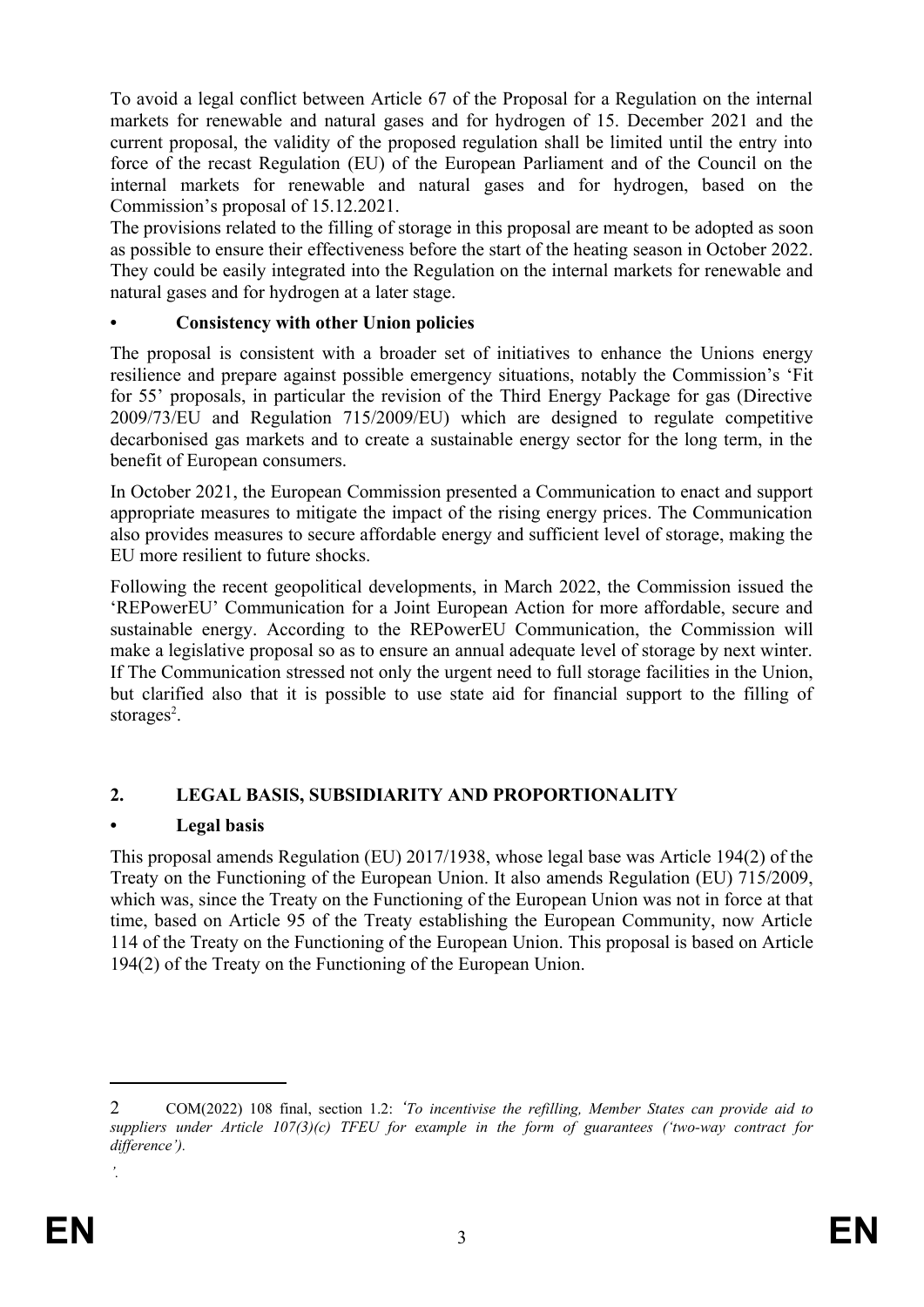## **• Subsidiarity (for non-exclusive competence)**

The planned measures of the present initiative are fully in line with the subsidiarity principle. Because of the risk and the significant effect of possible gas supply interruption on the entire Union, there is a need for an EU level action.

Given the unprecedented nature of the gas supply crisis and its transboundary effects, and the fact that EU countries are connected through a joint gas network, action at Union level is warranted, as Member States alone cannot sufficiently effectively address the risk of serious economic difficulties resulting from significant supply disruptions in a coordinated manner. Only EU action motivated by a spirit of solidarity between Member States can ensure an effective preparedness against a supply disruption, which would lead to lasting harm for citizens and the economy.

# **• Proportionality**

The initiative complies with the proportionality principle. In view of the unprecedented geopolitical situation and the significant threat for consumers and the EU economy in the event of gas supply disruptions, there is a clear need for coordinated action. Hence, the proposal does not go beyond what is necessary to achieve the objectives laid down in the current instrument. The proposed measures are considered proportionate and build to the extent possible on existing approaches. The support of solidarity measures and requirement of storage filling effectively ensure that security of supply risks are minimised at regional level. The choice of the required filling level has been carefully considered. It was discussed with stakeholder in the framework of the Gas Coordination Group and followed intensive consultations with sector experts and Member States. Based on these consultations, the proposed 90% filling rate is a necessary and appropriate level in order to ensure security of supply over the winter in case of serious supply disruptions, without putting an excessive burden on Member States, energy companies or citizens.

## **• Choice of the instrument**

This is a proposal to amend two regulations, Regulation (EU) 2017/1938 and Regulation (EU) 715/2009, therefore the instrument chosen is an amending Regulation. Given that this is not a full revision of either Regulation, a recast is not considered appropriate.

## **3. RESULTS OF EX-POST EVALUATIONS, STAKEHOLDER CONSULTATIONS AND IMPACT ASSESSMENTS**

# **• Stakeholder consultations**

Due to the urgency of the proposal, which is made in reaction to an unexpected geopolitical crisis and needs to be urgently adopted to ensure filled storages ahead of the heating season, stakeholder consultations had to be kept less formal. Nevertheless, targeted stakeholder consultations were carried out, including through the Gas Coordination Group, as well as manifold bilateral consultations with key stakeholders, sector experts and Member States.

The Commission published its Communication COM(2022) 108 final "REPowerEU: Joint European Action for more affordable, secure and sustainable energy" on 8 March 2022, which set out the main content of the current proposal on storage filling measures, and already allowed for a consultation of relevant stakeholder with regard to the proposed measures. Based on this document, all parties interested - for example authorities, stakeholders and citizens - had the opportunity to comment on the Commission's legislative approach, as outlined in the Communication.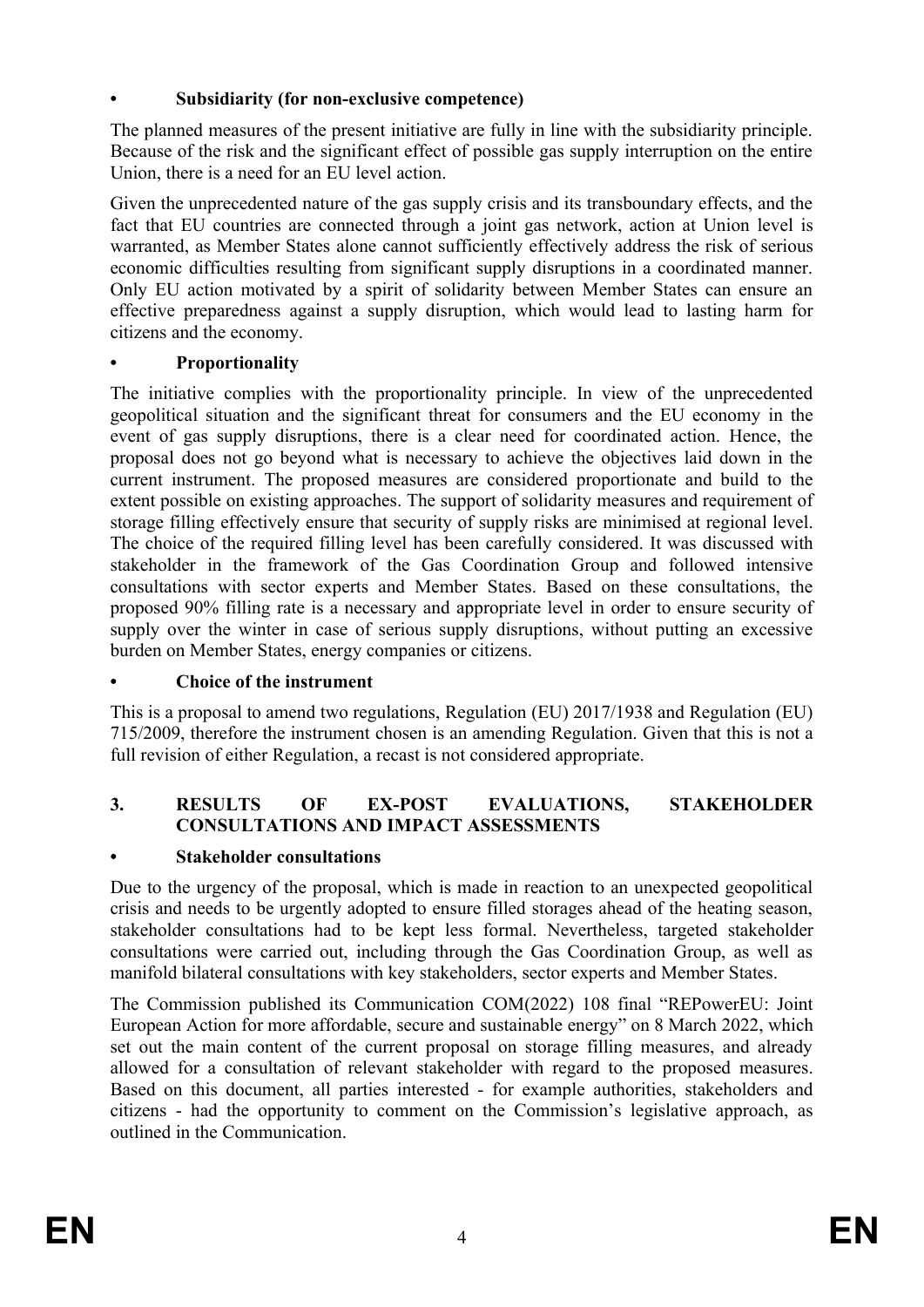## **• Collection and use of expertise**

Due to the politically sensitive and urgent nature of the proposal, no external expertise was commissioned apart from the extensive stakeholder consultations.

## • **Impact assessment**

Due to the politically sensitive and urgent nature of the proposal, no impact assessment was carried out but a security preparedness analysis and targeted consultations were carried out.

However, the storage filling measures and possible alternatives were assessed and intensively discussed with stakeholders ahead of the proposal:

The reinforced preparedness analysis under Regulation (EU) 2017/1938, carried out in February 2022, highlighted that there is a risk of decreasing levels of storage in the Union, which could be even lower than in 2021/2022. Optimising the storage capacities over the filling season would, according to the analysis, require immediate injection as from the start of the filling season (April 2022).

During the meeting of the Gas Coordination Group of 23 February 2022, participants exchanged views on storage and possible measures to refill storage. The Commission and the European Network of Transmission System Operators for Gas ('ENTSOG') pointed out that authorities need to ensure that early withdrawals are avoided and stocks maintained until the end of March 2022. The storage would be at a low level at the end of March 2022, a situation to be addressed already at the beginning of the next filling season. It was underlined that measures should be taken as soon as possible. Interventions focused on ways to promote filling, using where possible market mechanisms, the filling level to achieve, the way to finance storage, including possible state aid, and the way to coordinate between Member States.

At the meeting of the Gas Coordination Group of 11 March 2022, the Commission presented the storage measures envisaged in this proposal, and outlined in the Communication of 8 March 2022. The Group welcomed the analysis already done for the winter and expressed the need to move quickly with the additional analysis.

## **• Fundamental rights**

The measure will allow support to some of the most vulnerable customers, and in particular those already experiencing energy poverty.

# **4. BUDGETARY IMPLICATIONS**

[Ensure a legislative financial statement. All the monitoring and enforcement measures related to storage filling as well as the certification procedure of existing storage capacity will have significant resource implications]

# **5. OTHER ELEMENTS**

# **• Detailed explanation of the specific provisions of the proposal**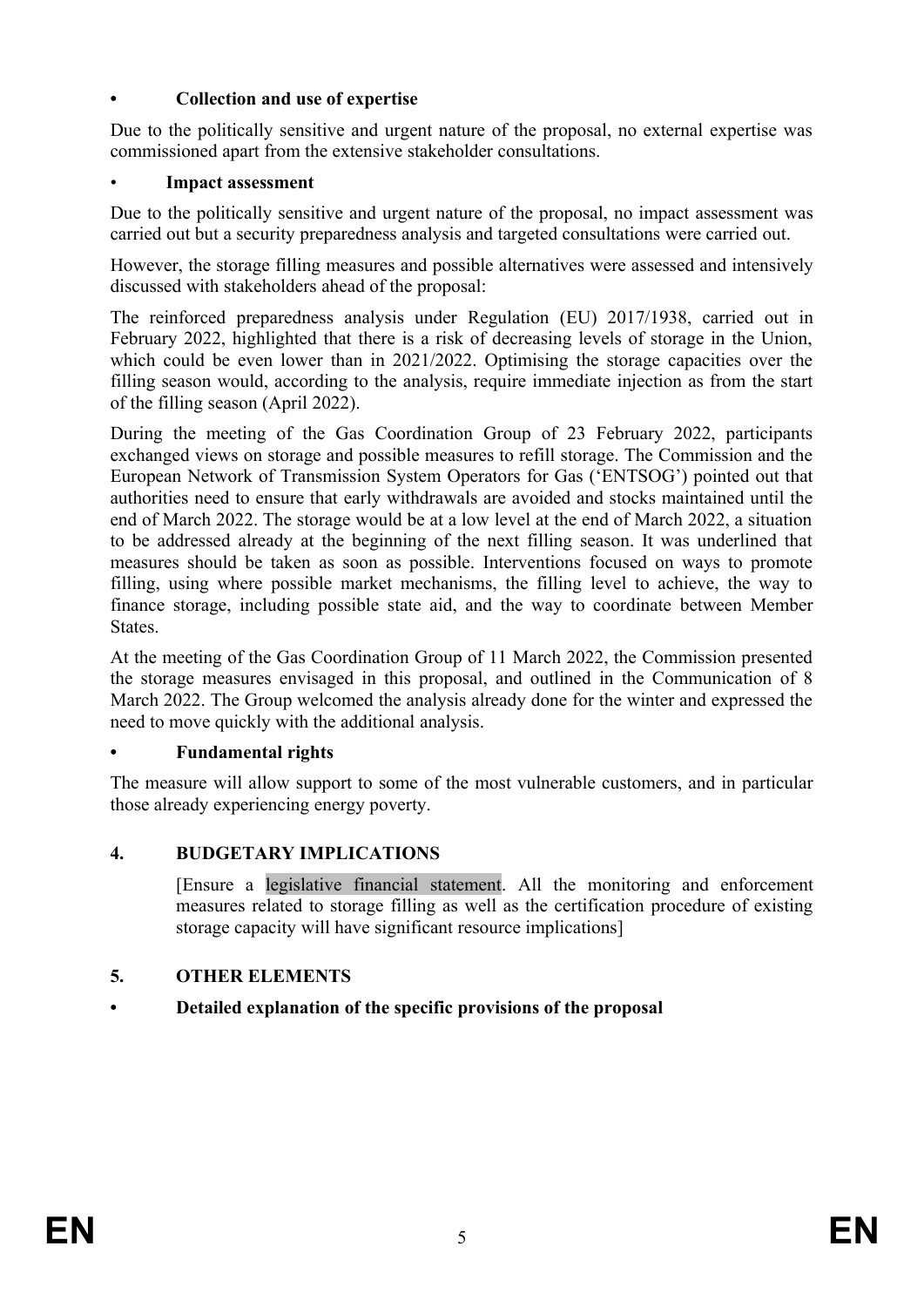Article 1 amends Regulation (EU) 2017/1938.

Article 1(1) added definitions to Article 2 of Regulation (EU) 2017/1938, to define 'filling trajectory', 'filling target' and 'storage capacity'.

Article 1(2) inserts new Articles 6a to 6d;

- Article 6(a). This new provision will require the Member States to ensure that the storage infrastructures in its territory are filled up to at least 90% of their capacity at Member State level by 1 November each year, with intermediary targets for each Member State in February, May, July, and September and the possibility for the Commission to ensure that the filling targets are met in case intermediate targets are missed.
- Article 6b sets out the measures Member States shall take to ensure that the mandatory filling targets pursuant to Article 6a are reached.
- Article 6c. A burden sharing mechanism is introduced, as although not all Member States have storage facilities in their territories, all will benefit from having a guaranteed high filling level, in terms of the insurance value against security of supply risks and price dampening effects in winter.
- Article 6d. This new provision provides for effective instruments to monitor the new filling obligations and reinforces the role of the Gas Coordination Group, giving it an explicit mandate to monitor Member States' performance in the area of gas security of supply, and to develop best practices on that basis. The updated of National energy and climate plans and the integrated national energy and climate progress reports adopted pursuant Article 17 of the Regulation 2018/1999 shall reflect the progress on the filling trajectories and the filling targets, and the planned policies and measures to achieve it

Article 1(3) modifies Article 9(11) to increase the frequency of the preventative action plans.

Article 1(4) modifies Article 10(2) to increase the frequency of the preventative action plans.

Article 2 amends Regulation (EU) 715/2009.

Article 2(1) inserts a new Article 3a on the certification of storage system operators, under which Member States shall certify all undertakings which own a storage system operator, including transmission system operators, to ensure that the owner of the storage system operator does not put at risk the security of energy supply in the Union or any Member State.

Article 2(2) adds a new final paragraph to Article 13, applying a discount of 100 % to capacity-based transmission tariffs at entry points from and exit points to storage facilities.

Article 3 concerns entry into force.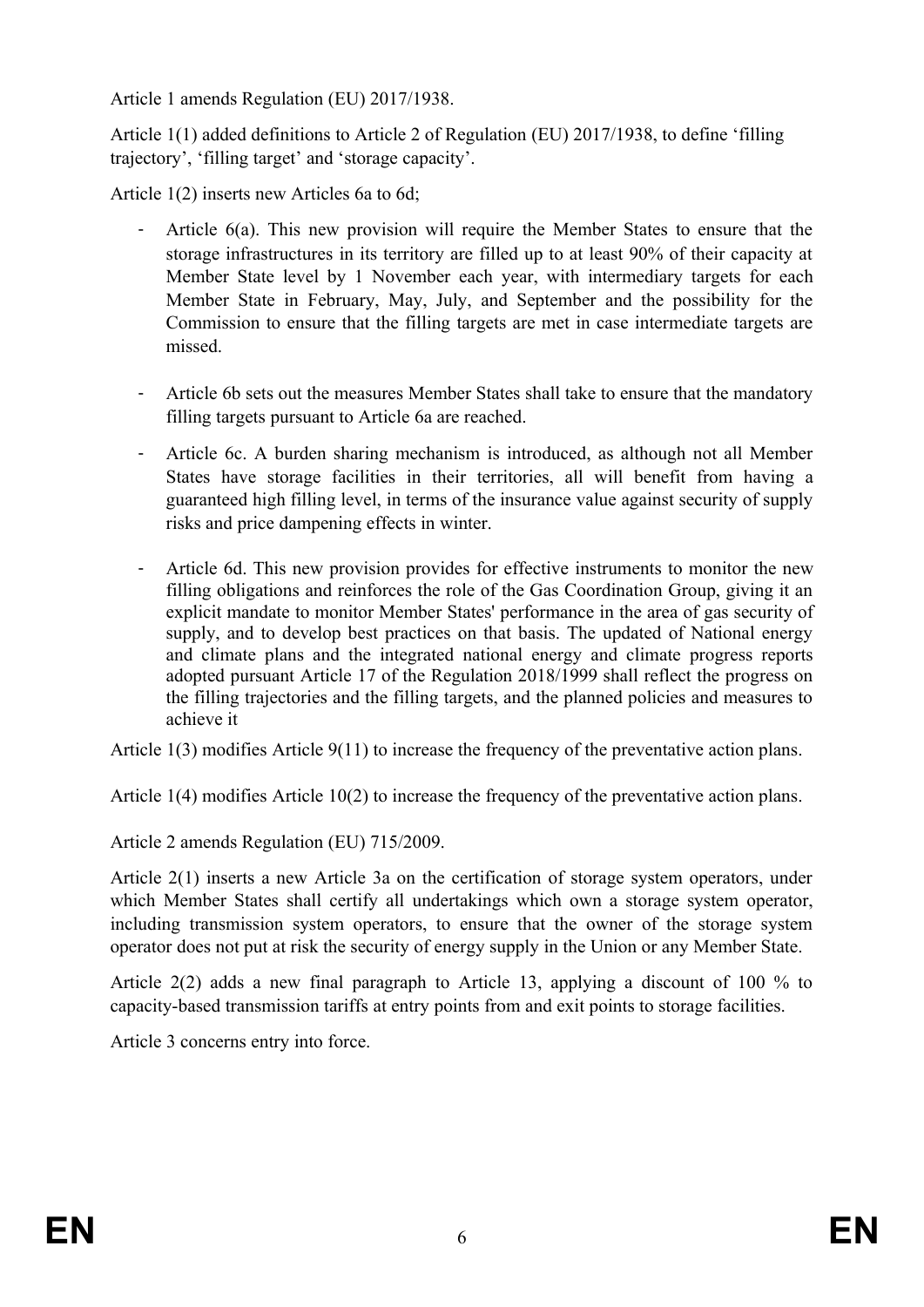Proposal for a

## **REGULATION OF THE EUROPEAN PARLIAMENT AND OF THE COUNCIL**

#### **amending Regulation (EU) 2017/1938 of the European Parliament and of the Council concerning measures to safeguard the security of gas supply and Regulation (EU) 715/2009 of the European Parliament and of the Council on conditions for access to natural gas transmission networks**

(Text with EEA relevance)

## THE EUROPEAN PARLIAMENT AND THE COUNCIL OF THE EUROPEAN UNION,

Having regard to Article 194(2) of the Treaty on the Functioning of the European Union,

Having regard to the proposal from the European Commission,

After transmission of the draft legislative act to the national parliaments,

Acting in accordance with the ordinary legislative procedure,

Whereas:

- (1) While short-term gas supply interruptions have occurred in the past, there are several factors which distinguish the current situation from previous security of supply crises. The escalation of the armed conflict in Ukraine since February 2022 has led to unprecedented price increases. These price increases are likely to fundamentally change the incentives to fill storage facilities in the Union. In the current geopolitical context, further supply disruptions of gas can no longer be excluded. This could severely harm citizens and the economy of the Union, as the Union is still to a significant extent dependent on external gas supplies which can be affected by the conflict.
- (2) The nature and consequences of these events are large-scale and Union-wide and therefore require a comprehensive response. The response should prioritise measures that can reinforce the security of supply at Union level, in particular to protected consumers. It is therefore crucial that the Union acts in a coordinated manner to avoid potential risks resulting from a possible gas supply interruption.
- (3) Gas storage contributes to security of supply by providing additional supply in case of strong demand or supply disruptions, and well filled gas storage leads to secure gas supplies. Since supply disruptions of pipeline gas may occur anytime, measures regarding the filling level of Union storage sites have to be introduced to ensure supply for the winter 2022/2023.
- (4) Regulation (EU) 2017/1938 of the European Parliament and of the Council<sup>3</sup> introduced solidarity mechanisms designed to address extreme situations in which supply of protected customers, as an essential security need and a necessary

<span id="page-7-0"></span><sup>3</sup> Regulation (EU) 2017/1938 of the European Parliament and of the Council of 25 October 2017 concerning measures to safeguard the security of gas supply and repealing Regulation (EU) No 994/2010 (OJ L 280, 28.10.2017, p. 1).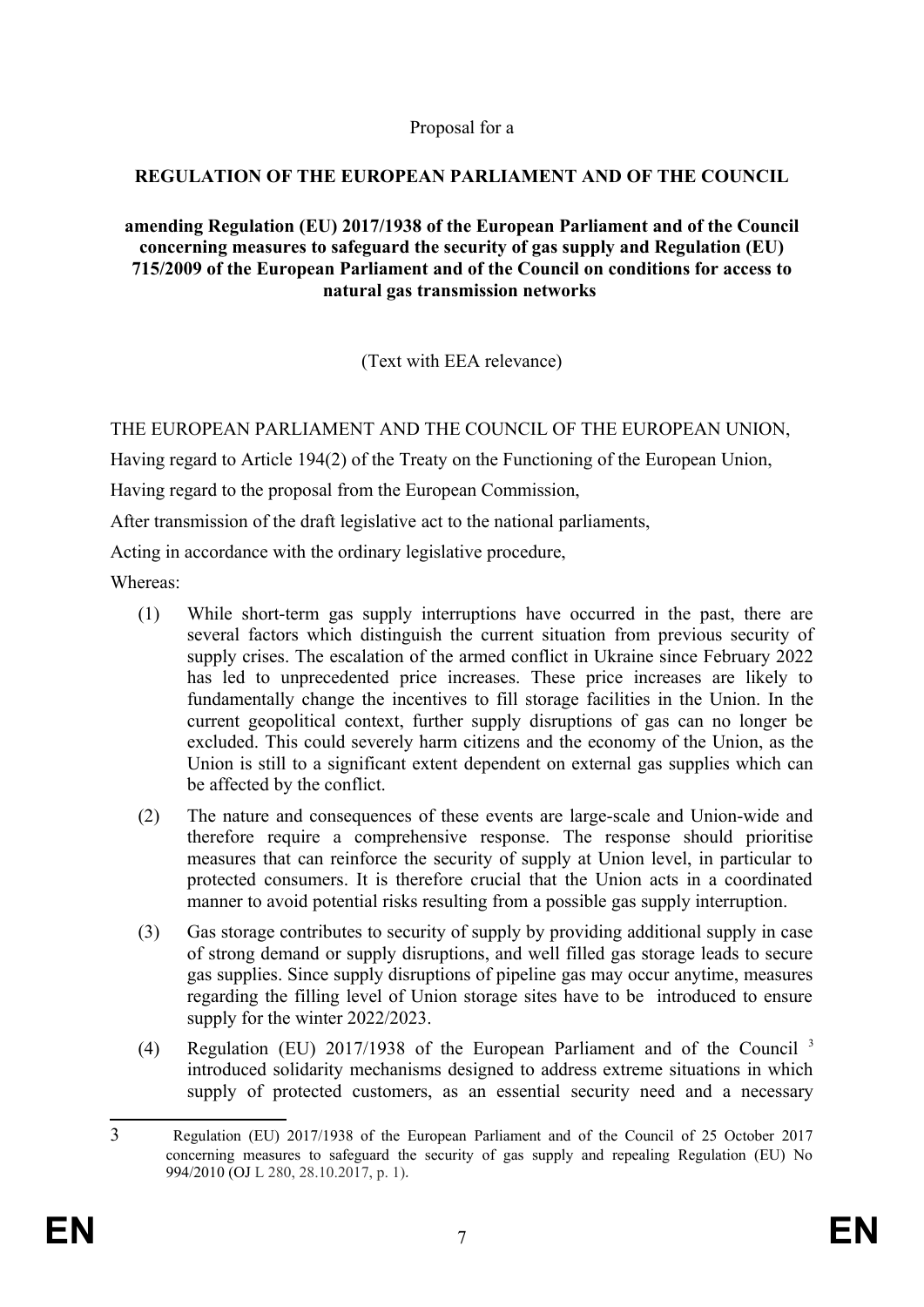priority, is at stake in a Member State. In the event of a Union emergency, an immediate response should ensure that Member States are able to provide enhanced protection to customers.

- (5) The impact of the armed conflict at the borders of the Union has shown that the existing security of supply rules are, however, not adapted to sudden major geopolitical developments, where supply shortages and price peaks may not only result from the failure of infrastructure or extreme weather conditions, but also for instance from intentional major events and longer lasting or sudden supply interruptions.. It is therefore necessary to address the sudden greatly increased risks resulting from the current changes in the geopolitical situation.
- (6) Based on the Commission's analysis of adequate measures to secure gas supplies, *inter alia*, the EU wide reinforced risk preparedness analysis carried out in February 2022 by the Commission and the Gas Coordination Group, it is appropriate that Member States should ensure that the storage infrastructures in their territory are filled up to at least 90% of their capacity at Member State level by 1 November 2022, with intermediary targets for each Member State in April, June and August and February. This is necessary to ensure that European customers are adequately protected against supply shortages during the 2022/23 and storage levels should be fixed for each subsequent winter periods.
- (7) A "filling trajectory" system shall enable continuous monitoring throughout the filling season (from 1 April to 30 September). From the year 2023 storage shall also be specifically monitored in February (the 'February control point'), to avoid sudden withdrawal of gas from storage in the middle of the winter, which could bring along security of supply challenges before the end of winter.
- (8) The storage trajectories will be defined by the Commission for 2023 onwards, by means of a delegated act, on the basis of annual ENTSOG simulations and the common analysis to be carried out by the regional risk groups defined in Regulation (EU) 2017/1938. The decision of the Commission to set the "storage trajectories" will be taken after consultation of the Gas Coordination Group.
- (9) Member States may not always be able to meet the filling targets on time due to technical issues such as problems related to the pipelines feeding the storage site or with the injection facilities. In such cases, it is appropriate that Member States should have the flexibility to meet the target at a later stage. However, the filling target should be met as soon as technically possible and no later than on the 1 December in order to ensure the security of supply for the winter period.
- (10) Moreover, Member States may not be able to meet the filling targets in case of an EU-wide emergency, that is in times of extreme scarcity of gas. Therefore, the filling targets should not apply where and as long the Commission has declared a Union or regional emergency pursuant to Article 12 of Regulation (EU) 2017/1938.
- (11) Competent authorities shall continuously monitor the filling of the underground storage facilities in order to ensure that their national filling trajectories are met. The national filling trajectories are defined by a bandwidth of two percentage points. If the filling level of a given Member State is more than 2 percentage points below the targets of the filling trajectory, the competent authorities shall immediately take effective measures to increase the filling level. Member States shall inform the Commission and the Gas Coordination Group of such measures.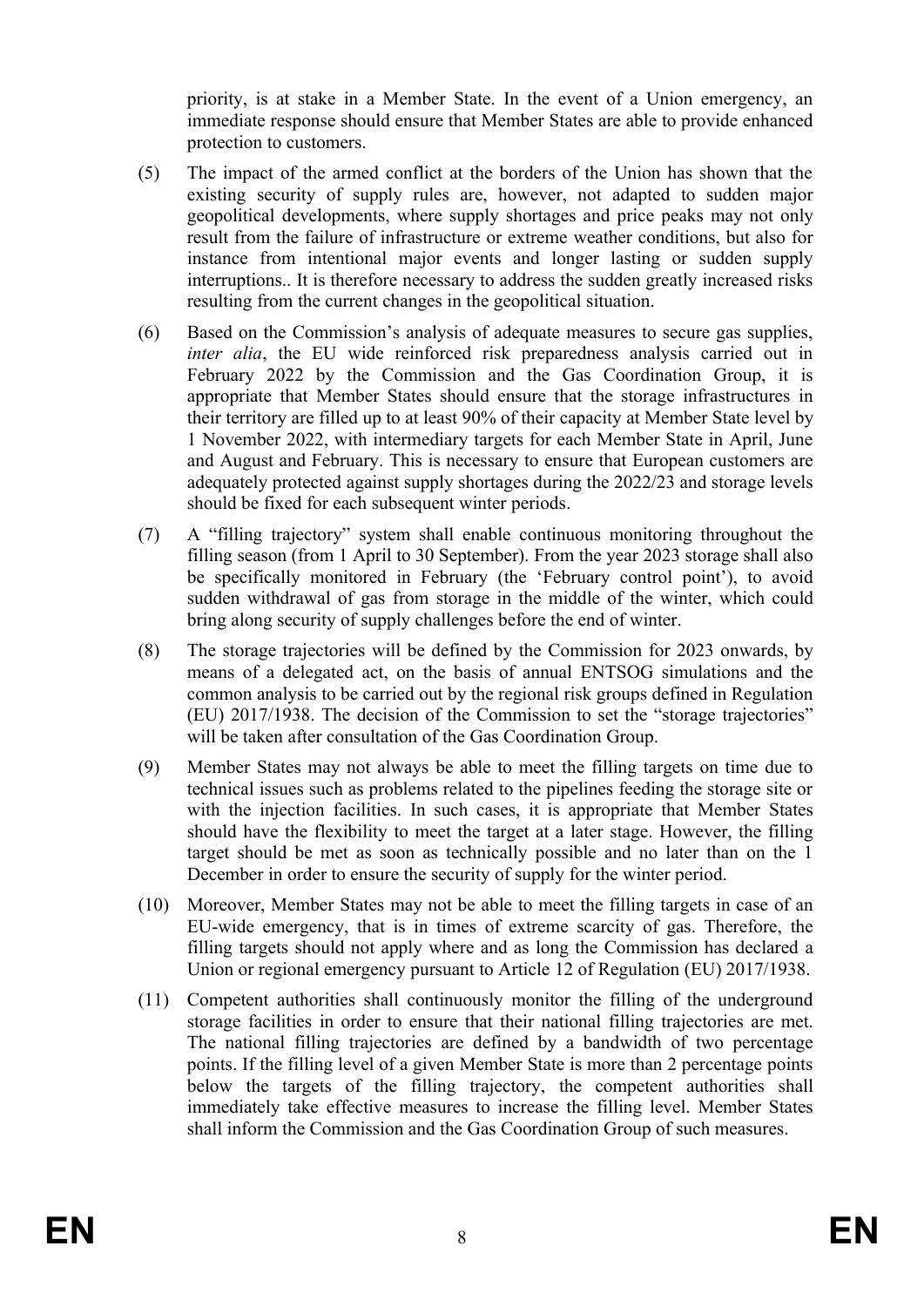- (12) Substantial and sustained deviation from the filling trajectories can jeopardise reaching adequate levels of storage which are necessary to ensure security of supply in the Union, in a spirit of solidarity. In case of such substantial and sustained deviations, the Commission should therefore be empowered to take effective measures to avoid security of supply problems resulting from unfilled storages. When deciding upon the adequate measures, the Commission shall take into account the specific situation of the respective Member State, such as the size of the storage facilities in relation to the domestic gas consumption or the importance of the storage facilities for security of supply in the region. The Commission shall ensure that the measures do not go beyond what is necessary to maintain security of supply, without putting disproportionate burden on Member States, gas market participants, storage system operators or citizens.
- (13) Member States should take all necessary measures to ensure that the mandatory filling targets are met. With a view to the different regulatory regimes already in place in many Member States to support storage filling, no specific instrument to meet the filling trajectory and reach the filling target is prescribed, and Member State enjoy freedom to choose the instrument which is most appropriate in their national system, provided the conditions in paragraph 6(b)(2) and (3) are respected. Member States therefore have the freedom to choose which market participant(s) to oblige to ensure the filling of the storages. They can also decide whether use regulatory means, such as measures to oblige capacity holders to free up unused capacity which are possible under exiting EU market rules, may be sufficient to meet the filling targets, or if financial incentives, which might constitute State aid, are necessary.
- (14) Commission Communication COM(2022) 108 final of 8 March 2022, entitled 'REPowerEU: Joint European Action for more affordable, secure and sustainable energy' has clarified in this respect that Union law allows Member States to provide State aid to suppliers under Article 107(3)(c) TFEU in order to ensure filling of storages, for example in the form of guarantees ('two-way contract for difference').
- (15) Any measure taken to ensure the filling of gas storage should be necessary, clearly defined, transparent, proportionate, non-discriminatory and verifiable, and should not unduly distort competition or the effective functioning of the internal market in gas or endanger the security of gas supply of other Member States or of the Union. In particular, such measures taken should not lead to strengthening a dominant position or windfall gains for undertakings controlling storage facilities or having booked but not used storage capacity.
- (16) The efficient use of the existing infrastructure, including cross-border transmission capacities, storage facilities and LNG facilities are important factors in ensuring security of supply. Therefore, any measure taken to ensure the filling of gas storage should not block or restrict cross-border capacities allocated in accordance with the provisions of Commission Regulation (EU) 2017/459.
- (17) The storage obligation will impose financial burdens on the relevant actors in those Member States, which have relevant storage facilities in their territory, while the increase in the level of security of supply will benefit all Member States including those Member States, which do not have storage facilities. To share the burden , in a spirit of solidarity, of ensuring that storages in the Union are sufficiently filled to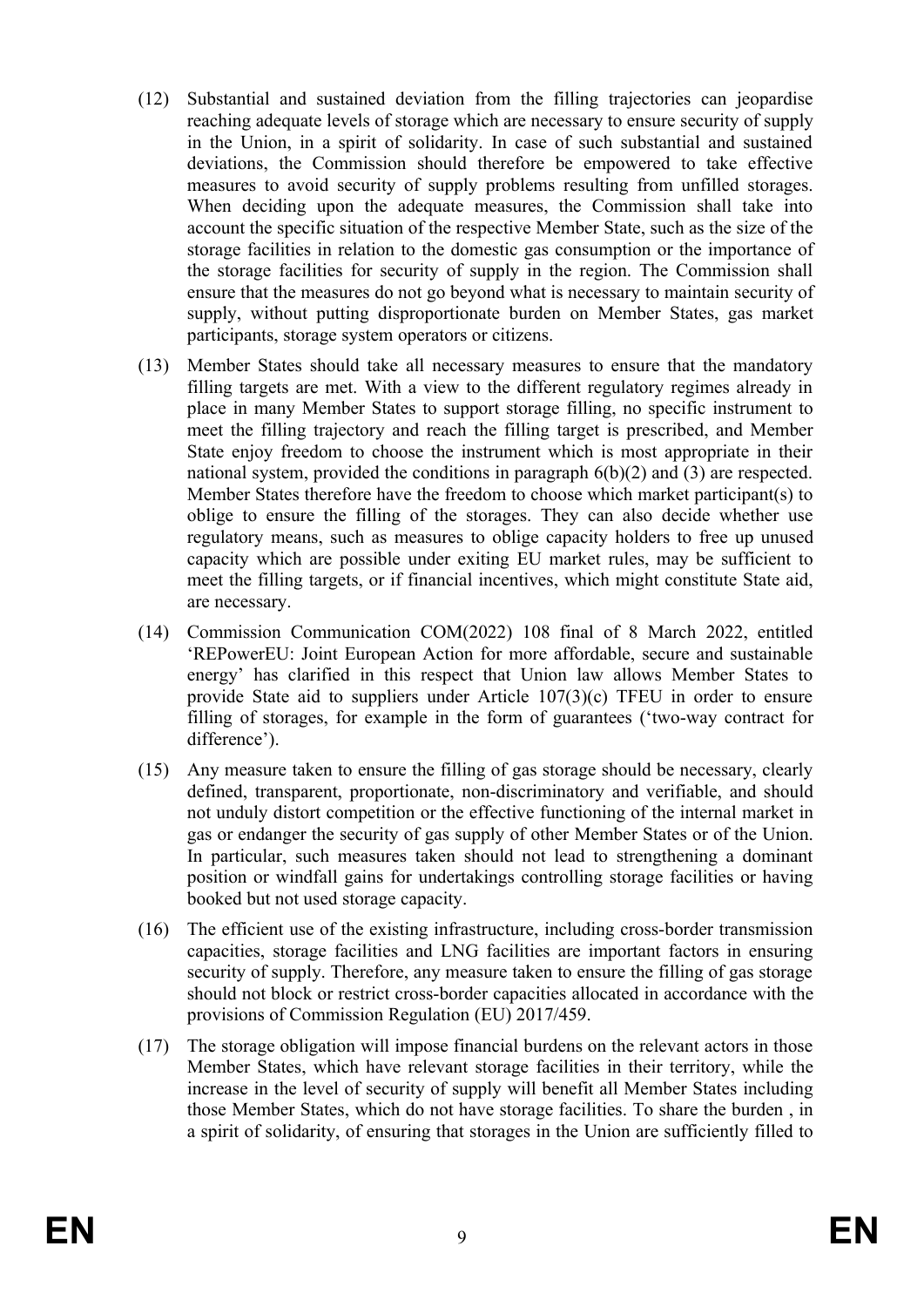ensure security of supply, Member States without storage facilities should comply with the obligation to use storage in other Member States.

- (18) However, Member States should not be subject to such an obligation if they jointly develop an alternative burden sharing mechanism with one or more Member States with storage facilities. Member States should notify such alternative burden sharing mechanisms to the Commission, which should consult ACER before issuing an opinion. Thus, ACER should be given a reinforced role in the monitoring of security of supply measures, and in ensuring transparency on storages.
- (19) The measures by which Member States without storage facilities share the burden of the storage obligation with Member States with storage facilities may in turn have a financial impact on the relevant market actors. Member States without storage facilities may therefore provide financial incentives or compensation to market participants for the shortfall of revenues or for costs incurred by obligations imposed on them which cannot be covered by revenue. If the measure is financed through a levy, that levy shall not be allocated to cross-border interconnection points.
- (20) Effective monitoring and reporting is essential, both for the assessment of the nature and extent of the risks related to security of supply, as well as for the choice of the appropriate measures to counter such risks. Operators of storage sites should report the filling levels to the national competent authorities on a monthly basis during the filling period. Owners and operators of storage facilities are also encouraged to encode regularly the capacity and the filling level for each storage site at a central reporting platform.
- (21) The regulatory authorities should play an important role in monitoring security of supply - one of the tasks attributed to the regulators by the Internal Energy Market legislation – as regulatory authorities ensure a balance between security and the cost of the measures for consumers. The Commission will monitor the filling levels, jointly with the competent authorities of Member States, at the first day of each month from April until October.
- (22) The role of the Gas Coordination Group should be reinforced, with an explicit mandate to monitor Member States' performance in the area of gas security of supply, and to develop best practices on that basis in that area. The Gas Coordination Group, shall support the Commission in monitoring the filling targets, and in ensuring that the filling targets are met.
- (23) The Union considers that the storage system sector is of high importance to the Union, its security of energy supplies and its other essential security interests. Accordingly, storage facilities are considered critical infrastructure within the meaning of Council Directive 2008/114/EC of 8 December 2008 on the identification and designation of European critical infrastructures and the assessment of the need to improve their protection. The Member States should take into account the measures under this Regulation in their national energy and climate plans and the progress reports adopted pursuant Regulation 2018/1999.
- (24) The Union considers that additional safeguards are necessary in the storage system network to avoid any threats to public order and public security in the Union and to the welfare of the citizens of the Union. Member States should ensure that each storage system operator, including transmission system operators, is certified by the regulatory authority, or another competent authority designated by the Member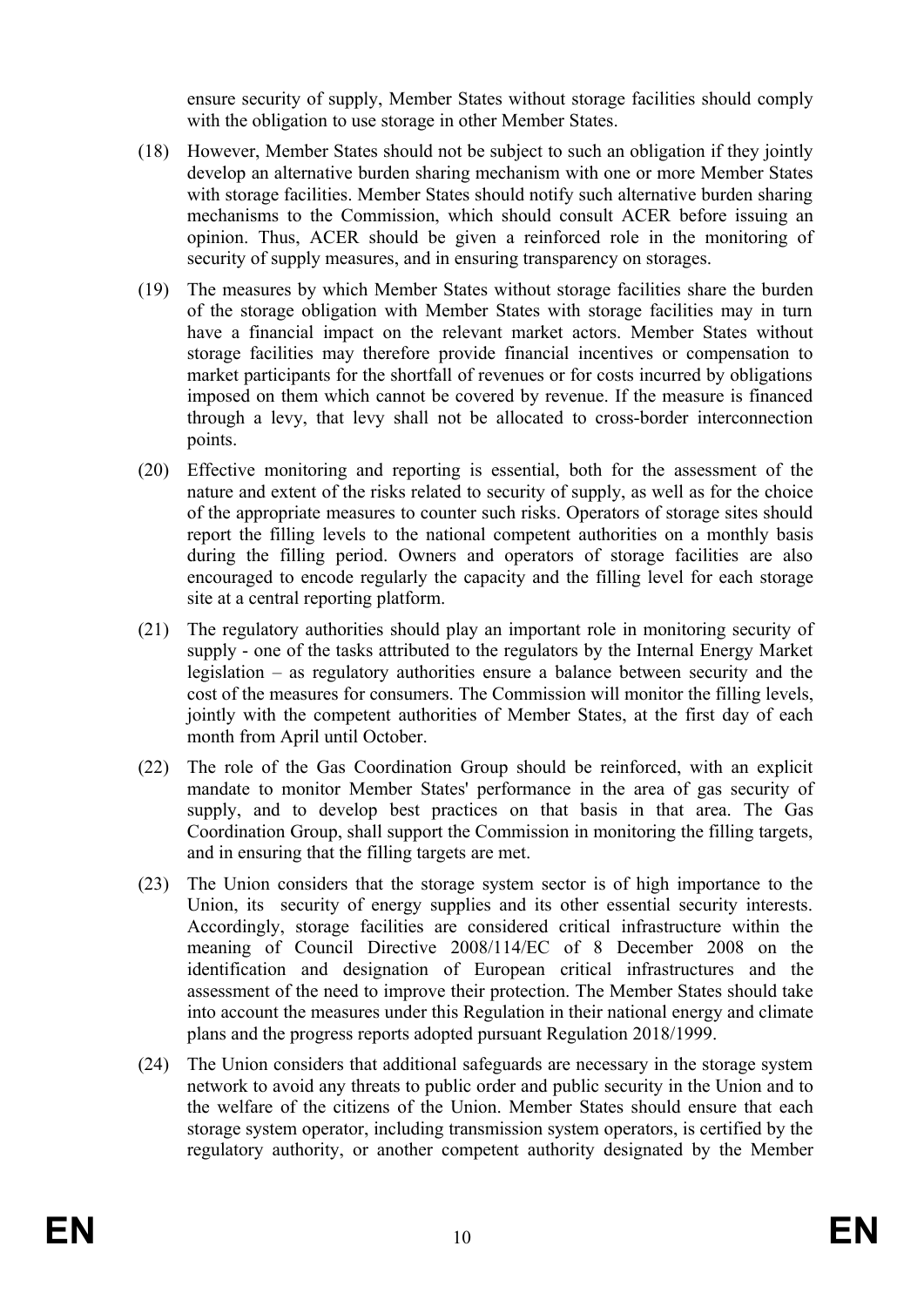State to ensure that the owner of the storage system operator does not put at risk the security of energy supply or any other essential security interest in the Union or any Member State.

- (25) Regulatory authorities should refuse the certification if a person which directly or indirectly controls or exercises any right over the storage system operator may put at risk the security of energy supply or any other essential security interest of any Member State or the Union. In this assessment the regulatory authorities should take into account the international obligations of the Union and any other specific facts and circumstances of the case. To ensure the consistent application of those rules across the Union, respect for the international obligations of the Union and solidarity and energy security within the Union, the regulatory authorities should take into utmost account the Commission's opinion when the former take decisions on certification. Where a regulatory authority refuses the certification, it should have the power to require any person to dispose of the shareholding or rights it has over the storage system operator and to set a time limit for such disposal, to order any other appropriate measure to ensure that that person or those persons cannot exercise any control or right over that storage system operator, and to decide on appropriate compensatory measures.
- (26) If enterprises are due to purchase more gas when such gas is expensive, this could further drive up prices. Therefore this Regulation is accompanied by the removal of entry and exit tariffs for transmission capacity to and from storage, making storage more attractive for market participants.
- (27) In view of the exceptional circumstances of the current situation and the uncertainties related to future geopolitical developments, Member States are encouraged to meet the filling targets as quickly as possible, and in any event no later than within the timeframes set out in this Regulation.
- (28) Considering the imminent danger for the security of supply brought about by the current armed conflict, this Regulation should enter into force the day after its publication in the Official Journal. In order to ensure coherence with the Commission Proposal COM/2021/804 final for a Regulation of the European Parliament and of the Council on the internal markets for renewable and natural gases and for hydrogen (recast), this Regulation should only apply until a regulation on the internal markets for renewable and natural gases and for hydrogen is adopted, following the above mentioned Commission Proposal COM/2021/804 final, enters into force, reflecting the amendments introduced by this Regulation,

## HAVE ADOPTED THIS REGULATION:

## *Article 1*

## *Amendments to Regulation (EU 2017/1938*

Regulation (EU) 2017/1938 is amended as follows:

(1) In Article 2, the following points are added: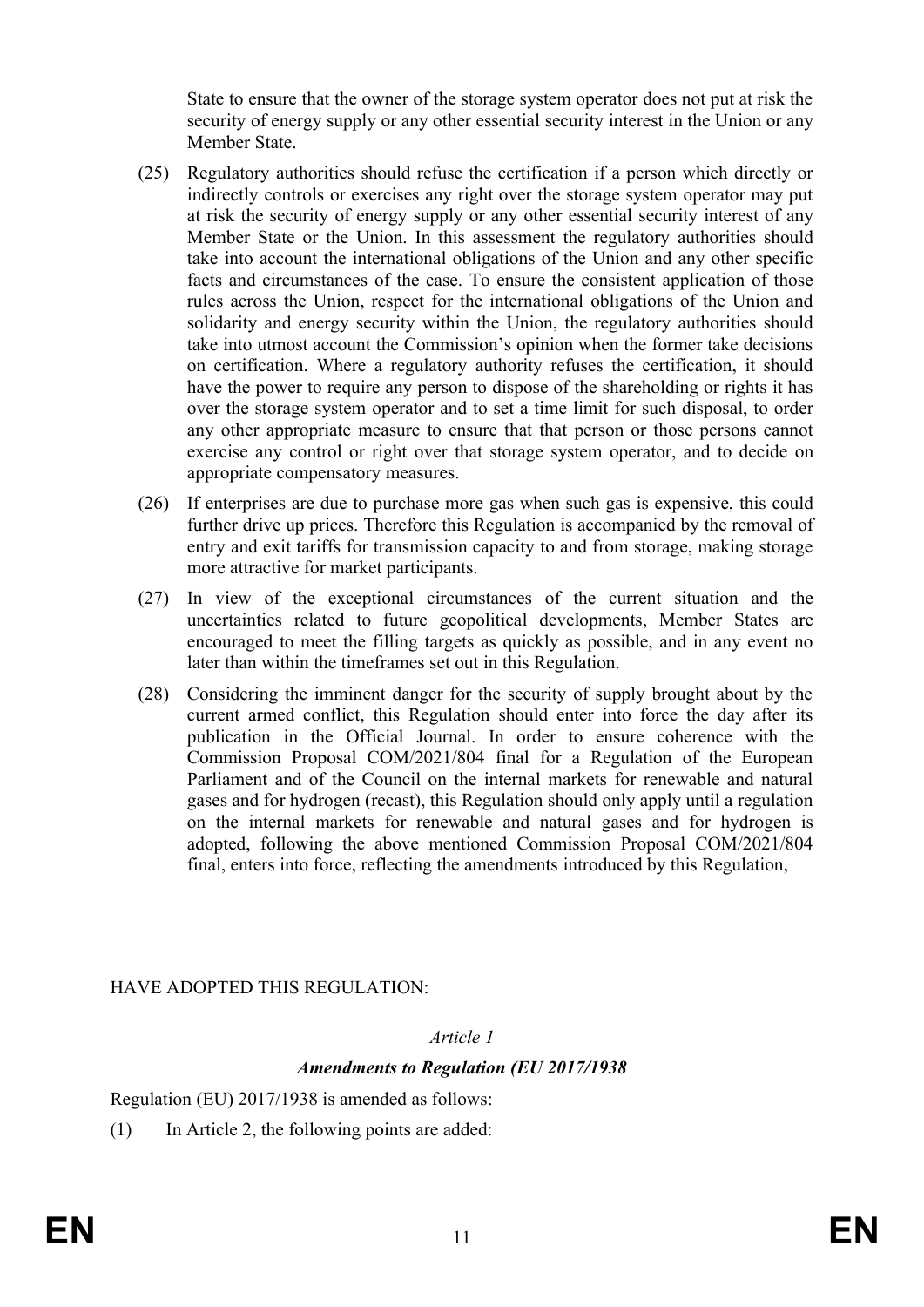- "(27) 'filling trajectory' means several intermediary targets for each Member State as listed in Annex Ia;
- (28) 'filling target' means a binding target for the filling level of natural gas storage facilities;
- (29) 'strategic storage' means storage of gas which is subject to public authority authorisation for release, cannot be sold to the market but and only released in case of supply scarcity, a supply disruption or emergency;
- (30) 'strategic stock' means gas purchased, managed and stored by transmission system operators exclusively for carrying out their functions as transmission system operators and for the purpose of security of supply. Gas stored as part of a strategic stock shall be dispatched only where required to keep the system in operation under secure and reliable conditions in line with Article 13 of Directive 2009/73/EC of the European Parliament and of the Council of 13 July 2009 concerning common rules for the internal market in natural gas and repealing Directive 2003/55/EC or in case of a declared emergency under Article 11 of Regulation (EU) 2017/1938 of the European Parliament and of the Council and can otherwise not be sold on wholesale gas markets;'

(2) The following Articles 6a to 6d are inserted:

#### 'Article 6a

## **Mandatory filling target and filling trajectory**

1. Each Member State shall ensure that the storage facilities on their territory reach the filling target set out in paragraph 2 by 1 November each year ('filling target').

Member States shall take the necessary measures to fulfil the intermediary targets as indicated in Annex Ia for each Member State and set for the months of April, June, August and September of the same year, and February of the following year ('filling trajectory').

2. For 2022, the filling target shall be set at 90% of the capacity of all storage facilities on the territory of the respective Member States.

 The Commission is empowered, after consultation of the Gas Coordination Group, to adopt a delegated act amending Annex Ia to specify the filling target and a filling trajectory for the following years, in accordance with Article 19. That delegated act shall be adopted no later than 31 December of the year preceding the year for which the new filling target is set. The filling target and filling trajectory set by the Commission shall be based on an assessment of the general security of supply situation and the development of gas demand and supply in the Union and individual Member States, and set in a manner that ensures security of supply while avoiding unnecessary burden for Member States, gas market participants, storage system operators or citizens.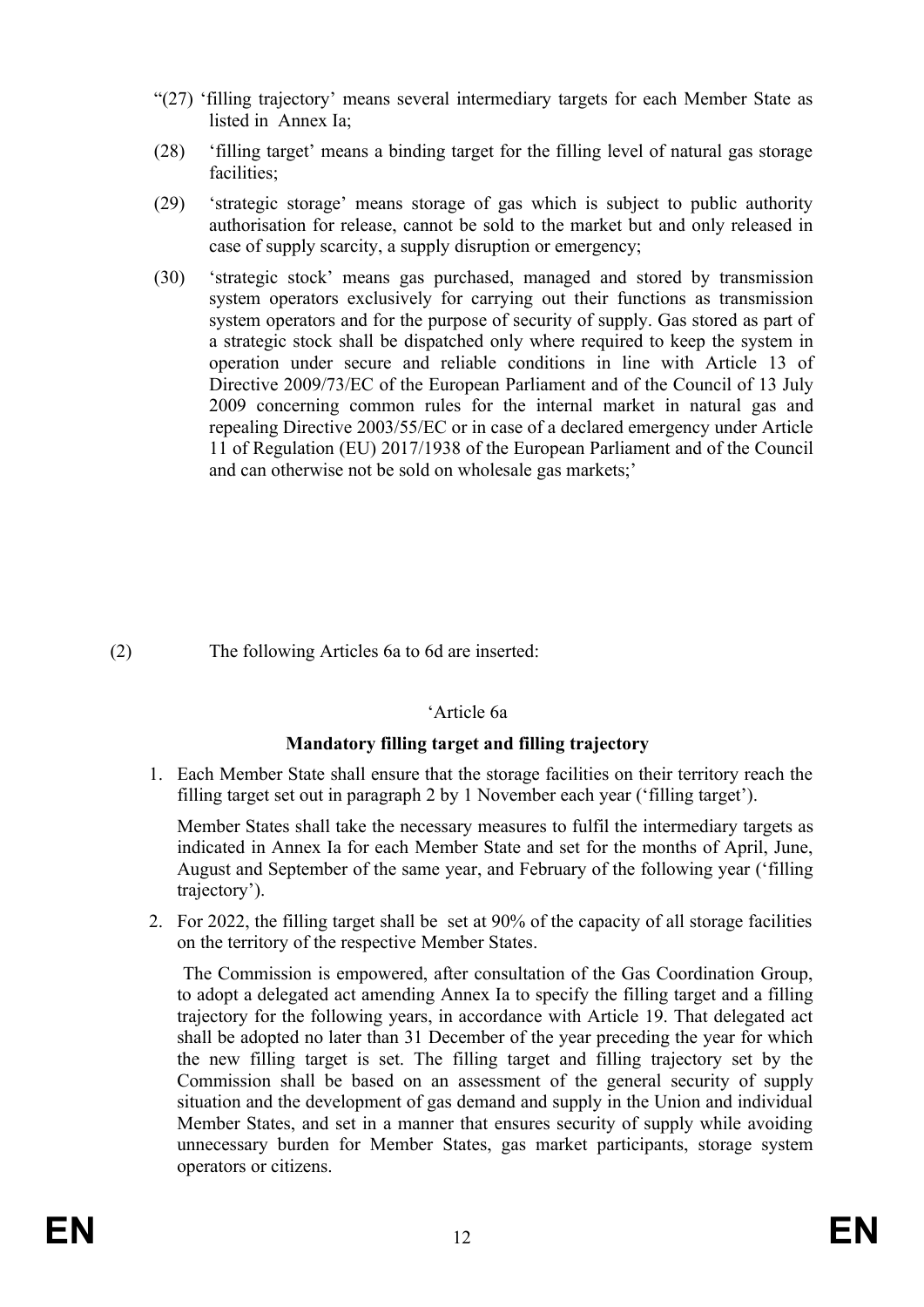- 3. Where a Member State cannot meet the filling target due to specific technical characteristics of a respective storage facility within its territory, such as exceptionally low injection rates, the Member State shall be allowed to reach the filling target only on 1 December. The Member State shall inform the Commission before 1 November, providing reasons for the delay.
- 4. The filling target shall not apply where and for as long as the Commission has declared a Union or regional emergency pursuant to Article 12.
- 5. Competent authorities shall continuously monitor the filling trajectory each year and report regularly to the Gas Coordination Group. If the filling level of a given Member State is more than 2 percentage points below the level of the filling trajectory pursuant to Annex Ia, the competent authorities shall, without delay, take effective measures to increase the filling level. Member States shall inform the Commission and the Gas Coordination Group of the measures taken.
- 6. In case of substantial and sustained deviation from the filling trajectories, the following measures shall be taken:
	- a. after consultation of the Gas Coordination Group and the Member State in question, the Commission shall issue a warning to the Member State and recommend measures to be immediately taken;
	- b. if the deviation from the trajectory is not significantly reduced within one month from the date of the warning, the Commission shall, after consultation of the Gas Coordination Group and the Member State in question, take a decision as a measure of last resort to oblige the Member State to take measures that effectively remove the gap to the trajectory, including where appropriate one or several of the measures listed in Article 6b(1), or any other measure to ensure the mandatory filling target pursuant to this Article is reached;
	- c. when deciding upon the adequate measures pursuant to point (b), the Commission shall take into account the specific situation of the respective Member State, such as the size of the storage facilities in relation to the domestic gas consumption or the importance of the storage facilities for security of supply in the region. The Commission shall ensure that the measures do not go beyond what is necessary to maintain security of supply, without putting disproportionate burden on Member States, gas market participants, storage system operators or citizens.

#### *Article 6b Implementation of the filling target*

- 1. Member States shall take all necessary measures, including financial incentives or compensation to market participants, to ensure that the mandatory filling targets pursuant to Article 6a are reached. These measures may, in particular, include:
	- (a) imposing an obligation on gas suppliers to store minimum volumes of gas in storage facilities;
	- (b) imposing an obligation on storage owners to tender their capacities to market participants;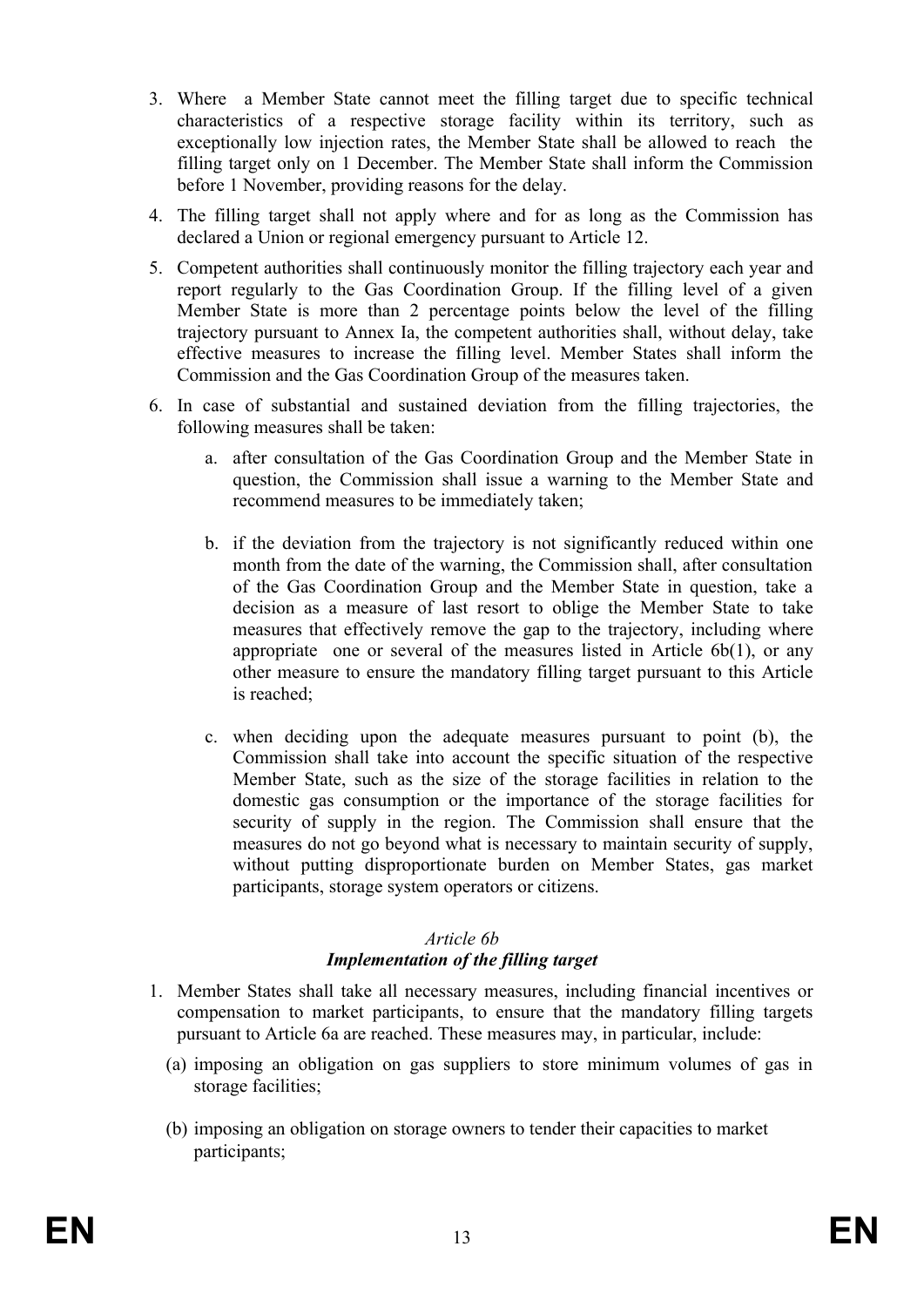- (c) imposing an obligation on a transmission system operator to purchase and manage strategic stocks of gas exclusively for carrying out their functions as transmission system operators and for the purpose of security of supply in case of emergency;
- (d) providing financial incentives for market participants or compensation for the potential shortfall of revenues or for costs incurred by obligations on market participants which cannot be covered by revenues;
- (e) adopting effective instruments to set an obligation on storage capacity holders to use or release unused booked capacities.
- 2. The measures adopted pursuant to this Article shall be limited to what is necessary to achieve the filling target, clearly defined, transparent, proportionate, nondiscriminatory and verifiable. They shall not unduly distort competition or the effective functioning of the internal market in gas or endanger the security of gas supply of other Member States or of the Union.
- 3. Member States shall take all necessary measures to ensure the use of the existing infrastructure at national and regional level, for the benefit of security of supply in an efficient way. These measures shall under no circumstances block or restrict the use of storage or LNG facilities across borders and shall not limit cross-border transmission capacities allocated in accordance with Commission Regulation (EU) 2017/459.

#### *Article 6c Burden-sharing*

- 1. Member States without storage facilities shall ensure that domestic market participants have arrangements with storage operators from Member States with storage facilities in place which ensure the use of storage volumes in those Member States by 1 November corresponding to at least [15%] of the annual gas consumption of the Member States without storage facilities. Where cross-border transmission capacity or other technical limitations do not allow to fully use [15%] of non-domestic storage volumes, only the technically possible volumes shall be stored outside the Member State without storage.
- 2. By way of derogation from paragraph 1, Member States without storage facilities may instead jointly develop a burden-sharing mechanism with one or more Member States with storage facilities. The burden-sharing mechanism shall be based on the relevant data of the latest risk assessment pursuant to Article 7 and take into account the following parameters:
	- a. the cost for financial support to ensure filling targets, without consideration of costs for filling of strategic storage obligations;
	- b. the gas volumes needed to meet demand of protected customers in accordance with Article 6(1);
	- c. the technical limitations, such as the available storage capacity, technical cross-border capacity, withdrawal rates.
- 3. The jointly developed mechanism shall be notified to the Commission at the latest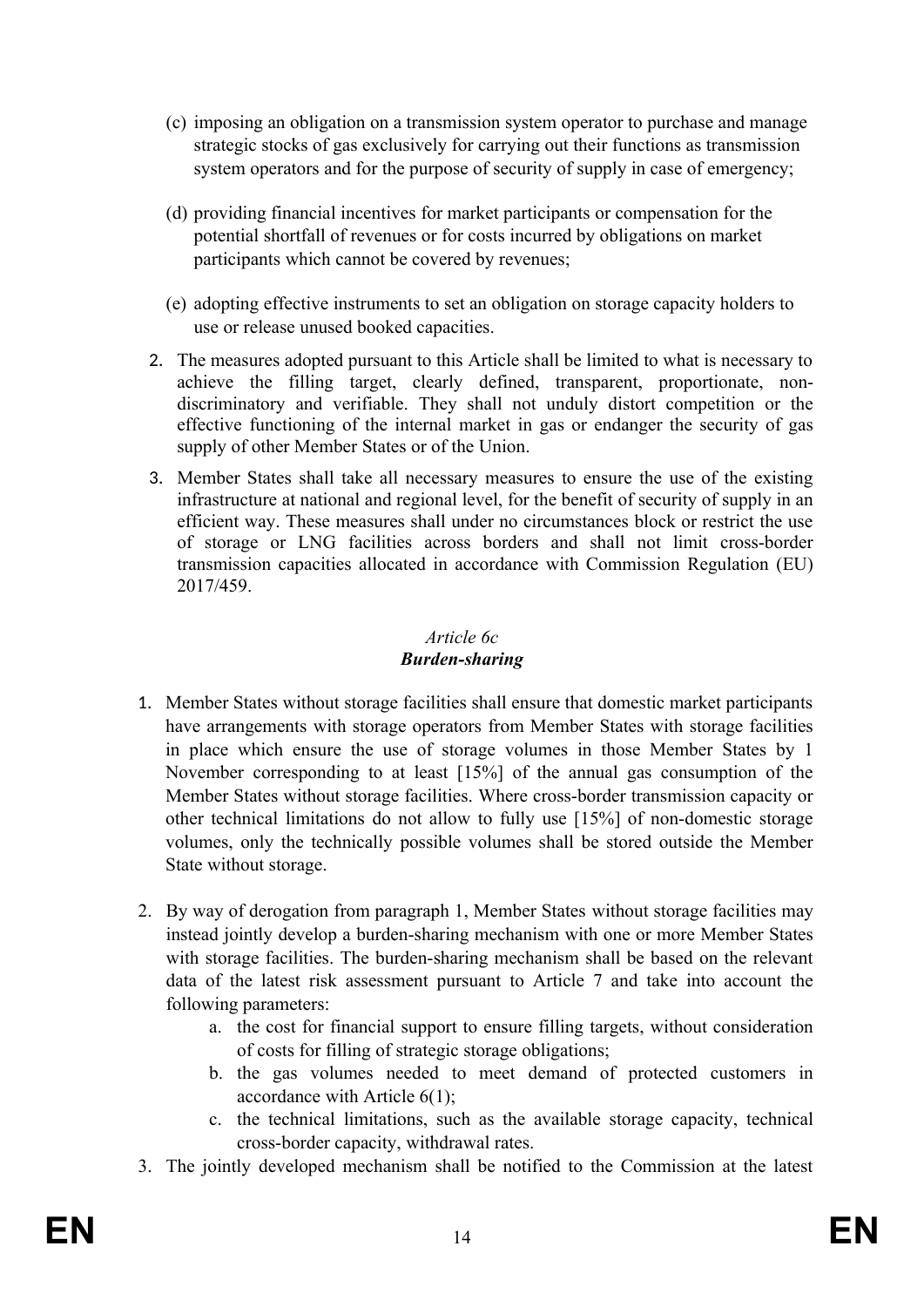[one] month after the entry into force of this Article.

4. Member States without storage facilities may provide incentives or financial compensation to market participants for the shortfall of revenues or for costs incurred by obligations imposed on them which cannot be covered by revenue to ensure the implementation of the obligation to store gas in other Member States pursuant to paragraph 1 or the implementation of the jointly developed mechanism under paragraph 2. If the measure is financed through a levy, that levy shall not be allocated to cross-border interconnection points.

# *Article 6d Monitoring and enforcement*

- 1. Storage system operators shall report the filling level at each of the control points established in accordance with Annex Ia to the competent authorities in the respective Member States.
- 2. The competent authorities of the Member States shall monitor the filling levels of the storage facilities in their territories at the end of each month and report the results to the Commission without undue delay.
- 3. Based on the information provided by the competent authorities of the Member States, the Commission shall regularly report to the Gas Coordination Group.
- 4. The Gas Coordination Group shall support the Commission in the monitoring of the filling targets and trajectories and develop guidance to the Commission on adequate measures to ensure compliance in the case where Member States do not meet the targets of the filling trajectory or do not comply with the filling targets.
- 5. Member States shall take the necessary measures to reach the filling trajectory and the filling target and to enforce the storage obligations which are required to reach that trajectory and that target on market participants, including by imposing sufficiently deterrent sanctions and fines on them.
- 6. Member States shall inform the Commission without delay of the enforcement measures taken pursuant to this Regulation.
- 7. Where commercially sensitive information is to be exchanged, the Commission shall convene meetings of the Gas Coordination Group in a format restricted to Member States and shall limit the information exchanged to what is required to monitor compliance with the requirements of this Regulation. The Commission, the regulatory authorities and the Member States shall preserve the confidentiality of commercially sensitive information received in the context of this Regulation.'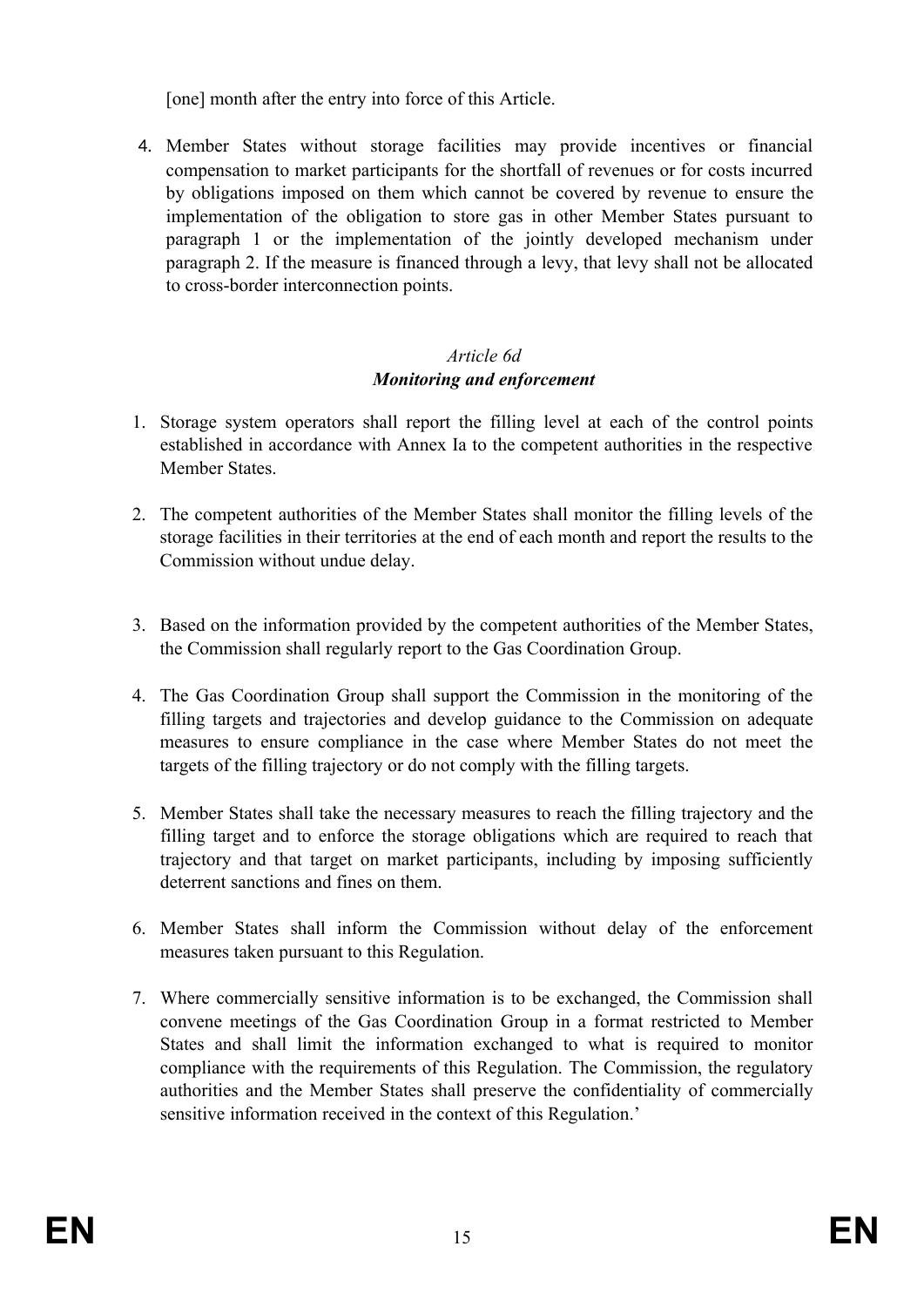(3) The Annexes are amended in accordance with the text set out in Annex I to this Regulation.

## *Article 2*

# *Amendments to Regulation (EC) No 715/2009*

(1) The following Article 3a is inserted:

#### **'**Article 3a

#### **Certification of storage system operators**

- 1. Member States shall ensure that each storage system operator, including storage system operators controlled by transmission system operators, is certified by the regulatory authority under this Article, or another competent authority designated by the Member State concerned, in accordance with the procedure laid down in this Article. The obligation to certify storage operators under this Article applies also to storage system operators controlled by transmission operators which have already been certified under unbundling rules pursuant to Articles 9 to 11 of Directive 2009/73/EC.
- 2. The regulatory authority or the designated authority pursuant to paragraph 1 shall adopt a draft decision on the certification of storage system operators within 100 working days from the date of entry into force of this Regulation or the receipt of a notification pursuant to paragraphs 7 or 8. In considering the risk to the security of energy supplies, the regulatory authority or the designated authority pursuant to paragraph 1 shall take into account:
	- a) the rights and obligations of the Union with respect to a third country or third countries arising under international law, including any agreement concluded with one or more third countries to which the Union is a party and which addresses the issues of security of energy supply;
	- b) the rights and obligations of the Member State or Member States concerned with respect to a third country or third countries arising under agreements concluded with them, insofar as they are in compliance with Union law; and
	- c) any other specific facts and circumstances of the case concerned.
- 3. The regulatory authority or the designated authority pursuant to paragraph 1 shall refuse the certification if it is demonstrated that a person which directly or indirectly controls or exercises any right over the storage system operator within the meaning of Article 9 of Directive 2009/73/EC may put at risk the security of energy supply or the essential security interests of any Member State or the Union. In exceptional circumstances, the regulatory authority or the designated authority pursuant to paragraph 1, may chose not to refuse the certification, by imposing conditions, which ensure that all risks which may negatively influence the filling of the storages as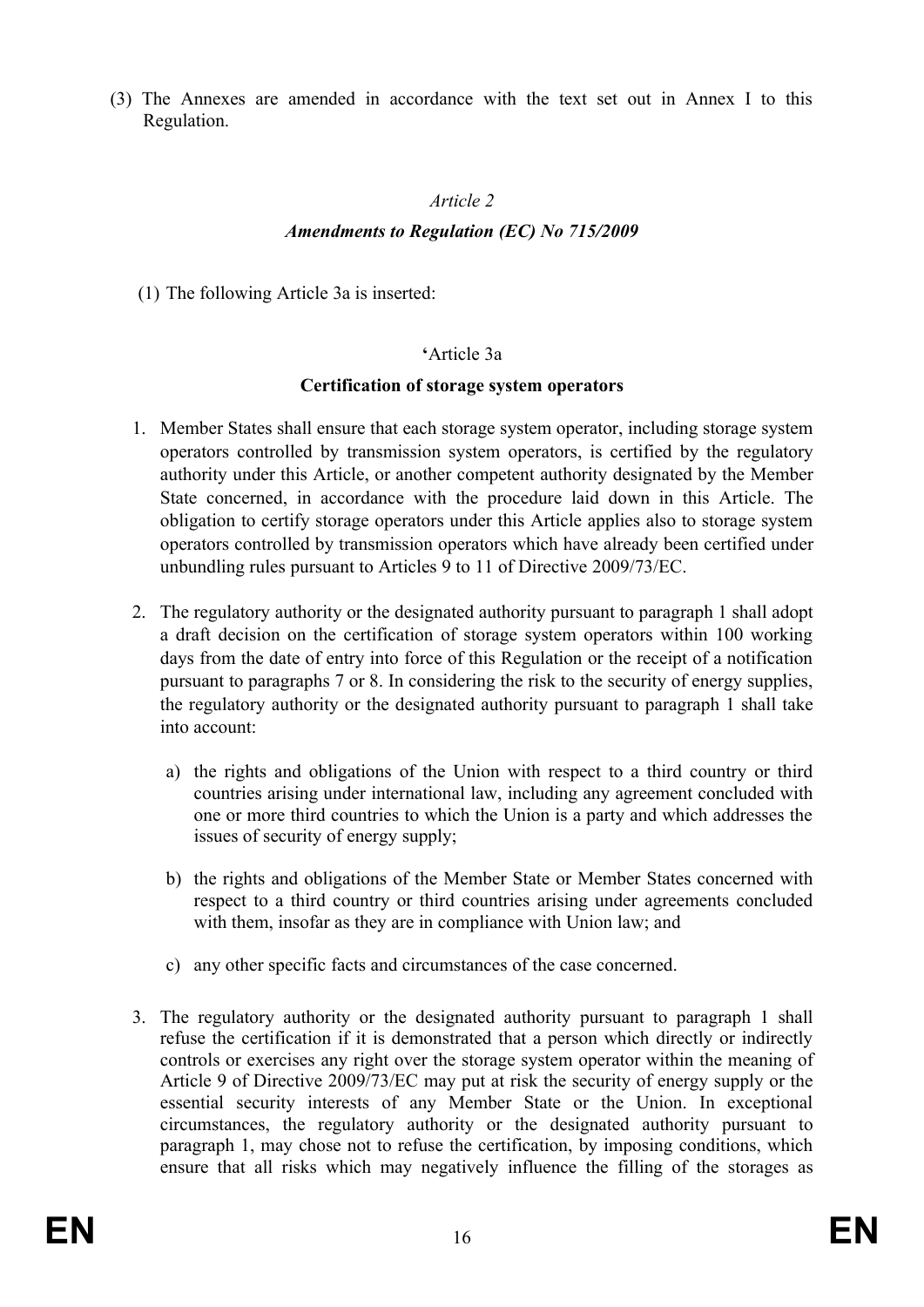provided for under this Regulation are sufficiently mitigated, and provided that their workability can be fully ensured by effective implementation and monitoring.

- 4. Where the regulatory authority, or the designated authority pursuant to paragraph 1, refuses the certification, it shall:
	- a) require any person or persons that it considers as putting at risk the security of energy supply or the essential security interests of any Member State or the Union to dispose of the shareholding or rights it or they have over the storage system operator and to set a time limit for such disposal;
	- b) order any other appropriate measure, including interim measures, to ensure that such person or persons cannot exercise any control or right over that storage system operator;
	- c) decide on the appropriate compensatory measures.
- 5. The regulatory authority or the designated authority pursuant to paragraph 1 shall notify the draft decision to the Commission without delay, together with all the relevant information with respect to that decision. The Commission shall deliver its opinion on the draft decision to the national regulatory authority or the designated authority pursuant to paragraph 1 within 50 working days. The regulatory authority or the designated authority pursuant to paragraph 1 shall take utmost account of the Commission's opinion.
- 6. The regulatory authority or the designated authority pursuant to paragraph 1 shall adopt its decision on the certification of storage system operators within 175 working days from the date of entry into force of this Regulation or from the date of the notification pursuant to paragraphs 7 or 8.
- 7. Before a newly built storage facility is put into operation, the storage system operator shall be certified in accordance with paragraphs 1 to 6. The storage system operator shall notify the regulatory authority or the designated authority pursuant to paragraph 1 of its intention to put the storage facility into operation.
- 8. Storage system operators shall notify to the regulatory authority or the designated authority pursuant to paragraph 1 any planned transaction which would require a reassessment of their compliance with the certification requirements as set out in paragraphs 1 and 2.
- 9. The regulatory authority or the designated authority pursuant to paragraph 1 shall monitor the continuing compliance of storage system operators with the requirements of paragraphs 1 and 2. It shall open a certification procedure to ensure such compliance:

(a) upon notification by the storage system operator pursuant to paragraphs 7 or 8;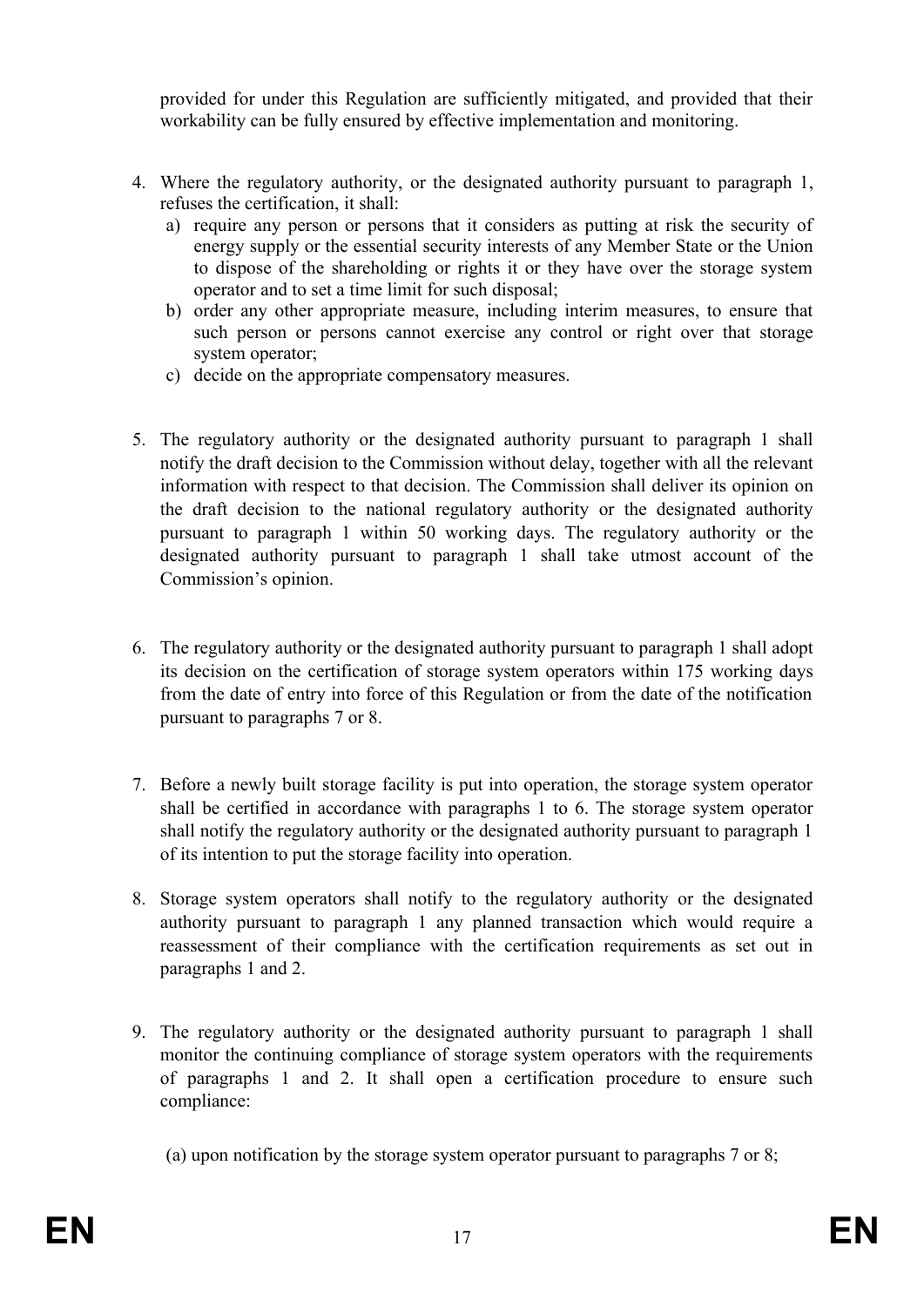(b) on its own initiative where it has knowledge that a planned change in rights or influence over a storage system operator may lead to non-compliance with the requirements of paragraphs 1 and 2;

- (c) upon a reasoned request from the Commission.
- 10. Member States shall take all necessary measures to ensure the continued operation of the storage facilities identified in Annex Ia. Those storage facilities may exit operations only following an assessment conducted by the regulatory authority or the designated authority pursuant to paragraph 1, taking into account an opinion of ENTSOG which concludes that the exit does not weaken the security of gas supply at national or Union level. Appropriate compensatory measures shall be taken, where appropriate, if exit of operations is not allowed.;"
- (2) In Article 13, the following paragraph 3 is added:

'3. A discount of 100 % shall be applied to capacity-based transmission tariffs at entry points from and exit points to storage facilities, unless and to the extent a storage facility which is connected to more than one transmission or distribution network is used to compete with an interconnection point. The Commission shall re-examine this tariff discount [5 years after entry into force of this Regulation]. It shall assess whether the level of the reduction set out in this Article is still adequate in view of the storage obligation pursuant to Article 6a of Regulation (EU) 2017/1938.';

(3) The Annexes are amended in accordance with the text set out in Annex II to this Regulation.

#### *Article 3*

## *Entry into force and application*

This Regulation shall enter into force on the day following that of its publication in the *Official Journal of the European Union*.

This Regulation shall apply until xx/xx/xxx [the date on which Regulation (EU) of the European Parliament and of the Council on the internal markets for renewable and natural gases and for hydrogen, based on the Commission's proposal of 15 December 2021, enters into force.]

This Regulation shall be binding in its entirety and directly applicable in all Member States.